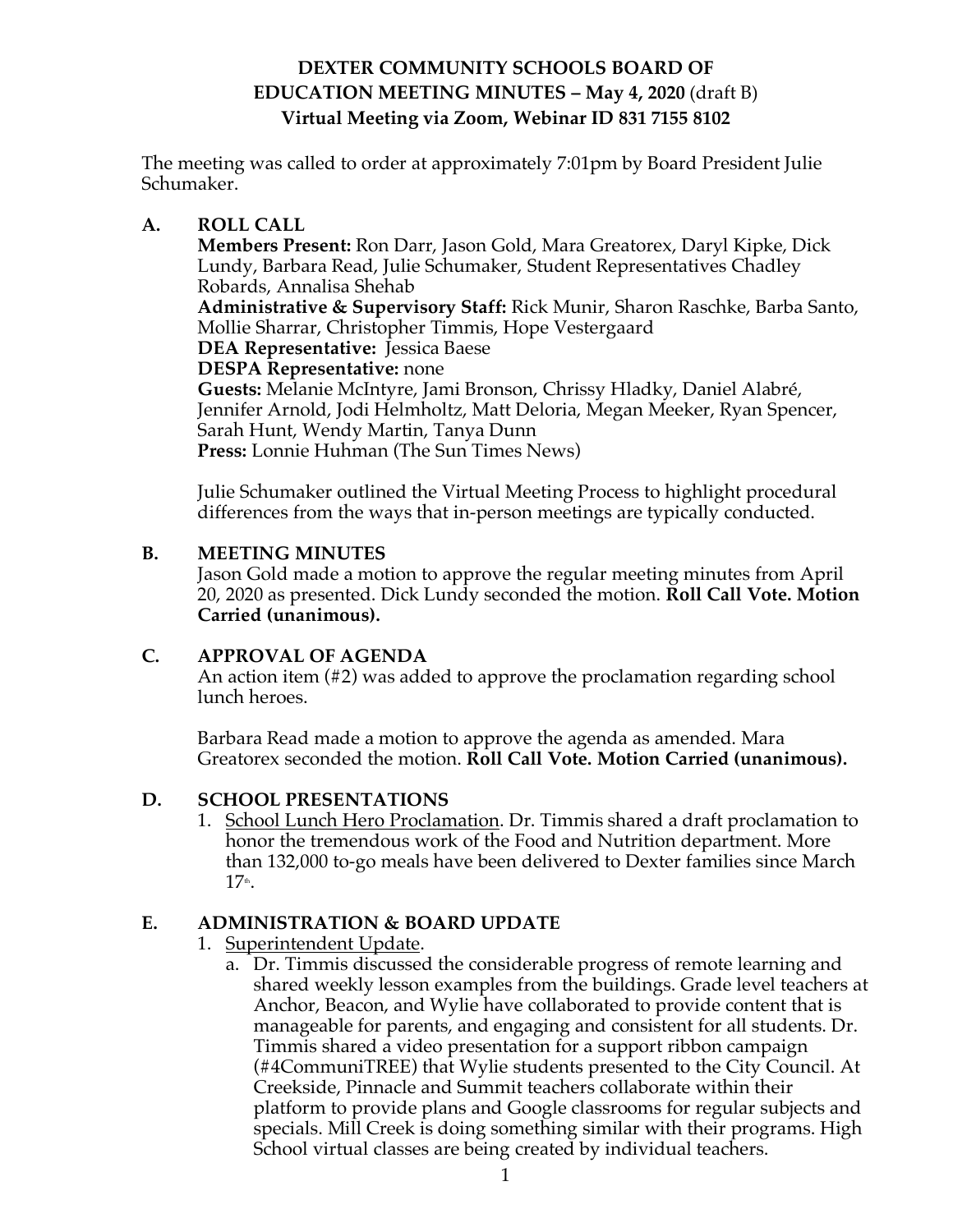# **DEXTER COMMUNITY SCHOOLS BOARD OF EDUCATION MEETING MINUTES – May 4, 2020 Virtual Meeting via Zoom, Webinar ID 831 7155 8102**

- b. Administrative Staff have been doing preliminary planning for possible fall scenarios depending on what happens with COVID-19. Possible scenarios include:
	- Bring students back into the building with physical distancing restrictions and other health restrictions.
	- Start the school year in September and have intermittent shutdowns of specific buildings or the entire district throughout the school year.
	- Start the school year remotely with the hope that we transition to buildings later in the school year.
	- Bring in smaller numbers of students at a time on an alternating/rotating schedule to minimize the number of students in the building at one time.
	- Teach remotely for a semester or an entire school year.
	- Create a new model where some kids are remote, some are in the building as they traditionally would have been, and others are in some sort of hybrid model.
- c. The Department of Education has approved Dexter to receive CARES Stimulus Money – approximately \$174,000 to backfill some of the costs created by the closure; the District is looking at options to provide childcare for medical and other essential workers (limited to those groups at least initially). DCS has applied for grants to support this programming but determinations have not been made yet.
- d. The District is reviewing recently released Executive Orders regarding district operations. They are extensive.
- 2. Board President Update. None.
- 3. Student Representatives Update.
	- Chadley Robards noted that students are preparing for AP testing and DHS Teacher Deb Marsh has been extremely supportive during that process.
	- Annalisa Shehab noted that DHS Principal Kit Moran and teachers are doing regular check-ins with students to ensure that students stay connected.

## **F. PUBLIC PARTICIPATION – none**

#### **G. CONSENT ITEMS – none**

#### **H. ACTION ITEMS**

1. Bid Package 25. Dick Lundy made a motion that the Board of Education award contracts for Bid Package 25 (DHS Special Needs Toilet) to the Spieker Company and assign contracts to Granger for management, as shown in the attached recommendation letter dated April 30, 2020. Jason Gold seconded the motion. **Roll Call Vote. Motion Carried (unanimous).**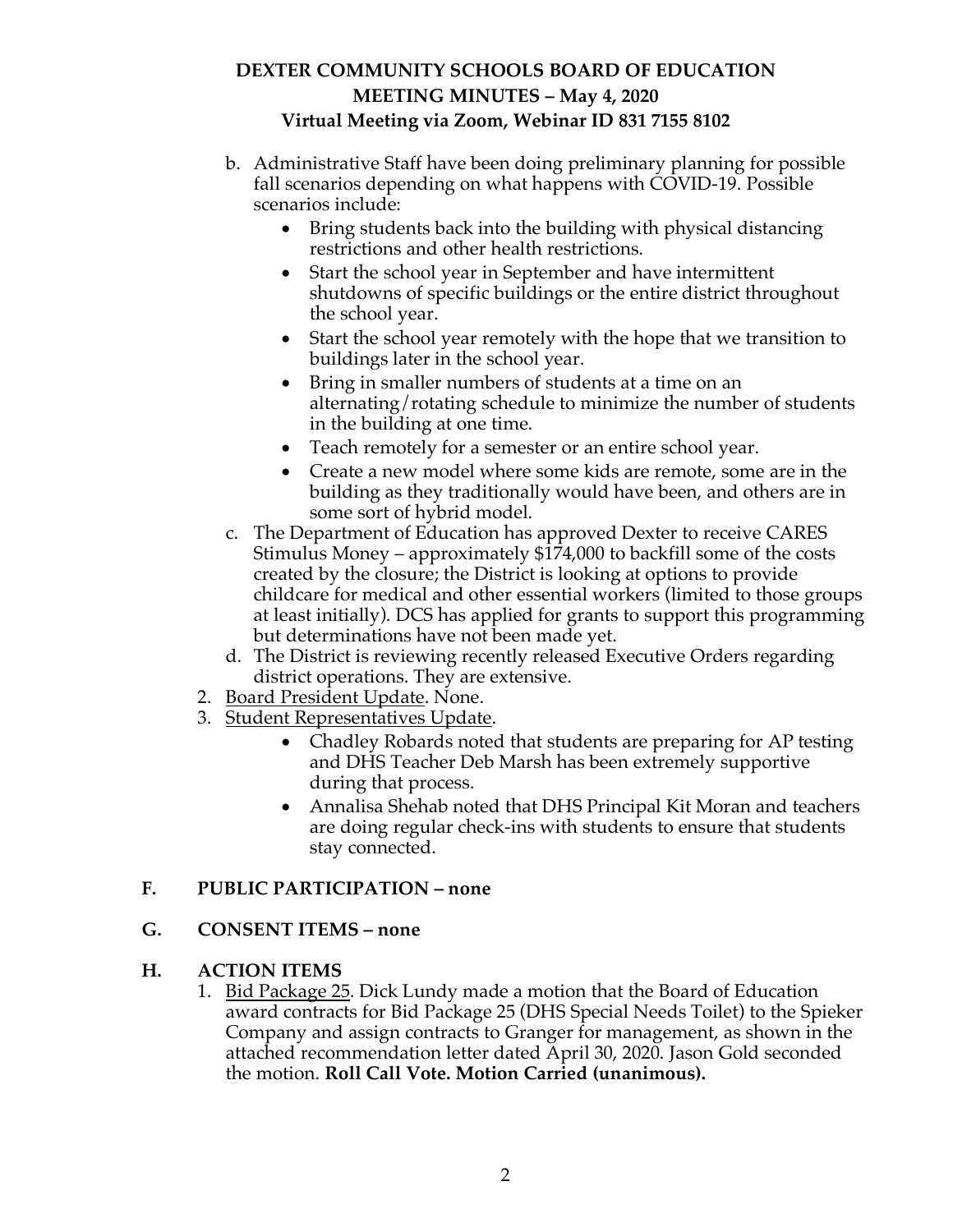# **DEXTER COMMUNITY SCHOOLS BOARD OF EDUCATION MEETING MINUTES – May 4, 2020 Virtual Meeting via Zoom, Webinar ID 831 7155 8102**

2. School Lunch Hero Proclamation. Dick Lundy moved that the Board of Education approve the following proclamation:

*WHEREAS nutritious meals at school are an essential part of the school day; and*

*WHEREAS the staff of the District's school meals and nutrition department are committed to providing healthful, nutritious meals to the District's children; and*

*WHEREAS the men and women who prepare and serve school meals help nurture our children through their daily interaction and support; and*

*WHEREAS the food and nutrition staff have worked tirelessly to ensure the delivery of more than 125,000 healthful meals to district students during the COVID-19 closure; and*

*WHEREAS the day of Friday, May 1, 2020 is School Lunch Hero Day*

*NOW THEREFORE, be it resolved that the Dexter Community Schools District expresses its deep appreciation to these valuable employees and volunteers and commends their good work on behalf of children.*

Mara Greatorex seconded the motion. **Roll Call Vote. Motion Carried (unanimous).** 

### **I. DISCUSSION ITEMS**

- 1. Committee Meetings. Two committee meetings were held virtually on April 22 (finance, facilities) and one (facilities) was held virtually on May 1. Board members discussed relevant bylaws 0155 (committees), 0167.3 (public participation) and 0168.3 (committee meetings). A concern of having committee meetings held virtually with a fourth member logging in who is not on the committee is that it creates the appearance of a quorum and a potential Open Meetings Act violation. The Board discussed their understanding of the law and the mechanics of holding virtual public committee meetings. The Board reached no consensus on this topic. The Superintendent has requested written guidance from the District's legal counsel regarding the policy requirements.
- 2. WISD Budget. Board members had the opportunity to discuss the WISD's proposed budget for 2020-2021. The Board must adopt a resolution of support or disapproval no later than June 1, 2020. This item will return for action at the May 18meeting.
- 3. DCS 2020-2021 Budget Projections. Board members had the opportunity to discuss three budget scenarios that were reviewed by the finance committee on April 22<sup> $\mathbf{d}$ </sup>. The Administration has requested direction from the Board regarding the parameters to be used to prepare the 2020-21 budget, including a target range for expense over revenue. This item will return May 18 for further discussion and/or action regarding a recommendation to the finance committee.